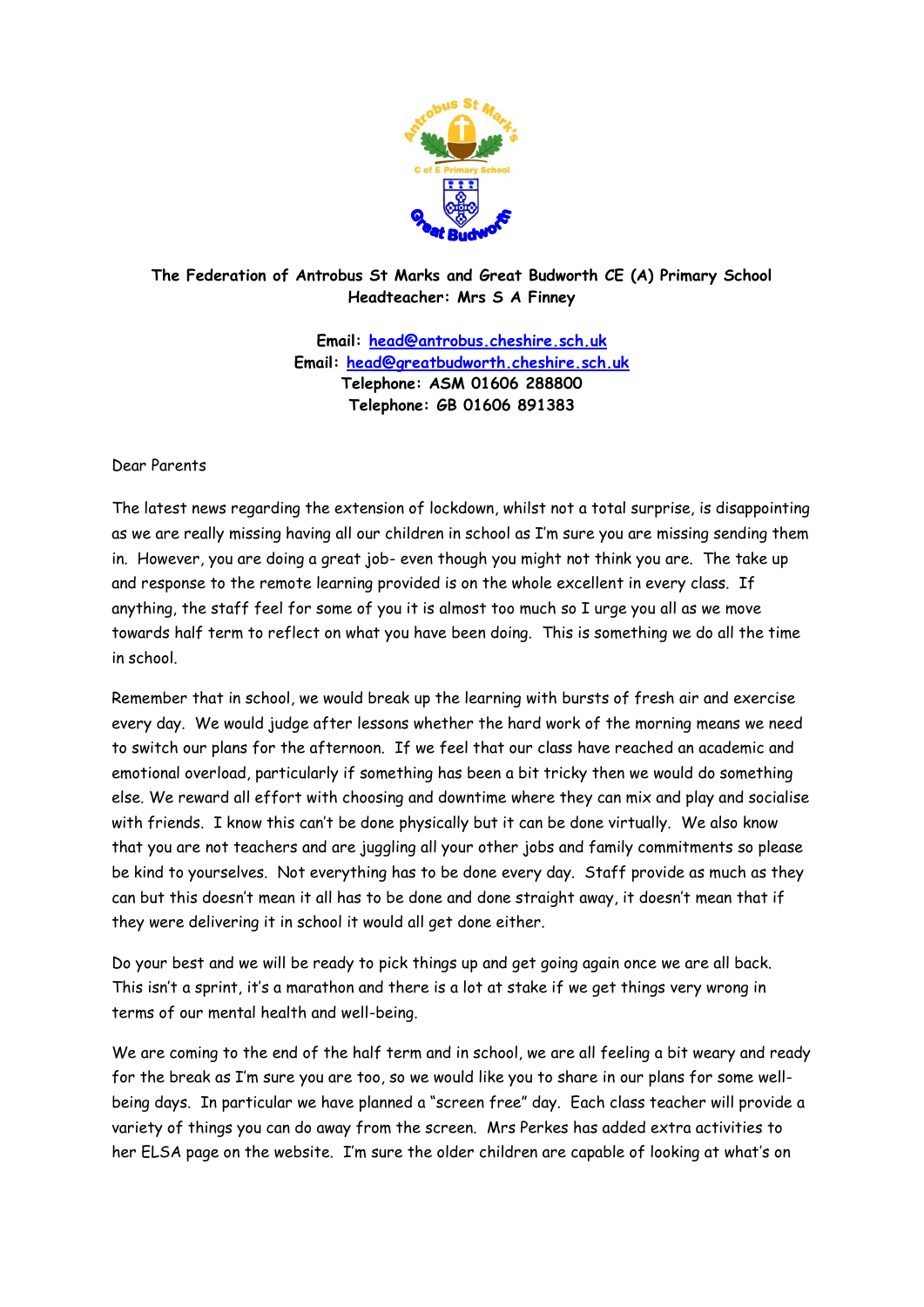offer and setting themselves a timetable of activities that can be done. Planning these things can be as exciting as doing them!

Moving on, I would like to say goodbye and thank you to Mrs Jane Robins who finishes this week to take up a promotion at her other job. We will miss you in school but hopefully will still see you in and around Great Budworth and at school events in the future.

We also will say goodbye and thank you to Mrs Sue Lawless, who will "officially" leave us at the end of the term too. I say "officially" because I'm sure you, like me, can't imagine Antrobus without her! (I have already set her up on the system to come back and provide support because I'm sure we will need it from time to time.)

We aren't able to celebrate in the way we would like and so I will invite all our leavers back to a huge celebration as soon as we can safely hold one to mark our love and grateful thanks for all that they have done over the years for our schools.

We welcome, Mrs Gratton Berry and Mrs Sue Tutt to the roles of Office admin. I know they are raring to go and establish themselves in our communities alongside Mrs Nicola Crampton who has taken on the role of Bursar. Mrs Crampton started and then has stopped after some very sad family news and our thoughts and prayers are with her and her family at this time.

Mr Southern still isn't well enough to return to school and we do thank Mr Ward for stepping back in to help with some of the caretaking duties at both schools.

During half term, Creative Play will be removing the old play equipment in the safe zone at Great Budworth for our youngest children and we look forward to having all the new equipment installed and ready for our return after half term.

Forest Schools are now taking place in both schools regularly but rest assured once we are fully back, all those who haven't experienced these fun sessions will get a turn to do so.

Please remember if you are critical worker families and you have a "day off" from work, then you should keep your children home on those days. Just lately we are having children in school who are saying that parents are at home having a day off. School should only be a last resort to enable you to work.

Finally, when we returned in September, one of my acts of Collective Worship spoke about worry and I shared this text and some thoughts with the children. I share it with you now ready for well-being week.

In his letter to the Philippians, Paul writes (Ch 4:6-8);

Do not worry. Learn to pray about everything. Give thanks to God as you ask Him for what you need. The peace of God is much greater than the human mind can understand. This peace will keep your hearts and minds through Christ Jesus. Christian brothers and sisters, keep your minds thinking about whatever is true, whatever is respected, whatever is right, whatever is pure, whatever can be loved, and whatever is well thought of. If there is anything good and worth giving thanks for, think about these things.